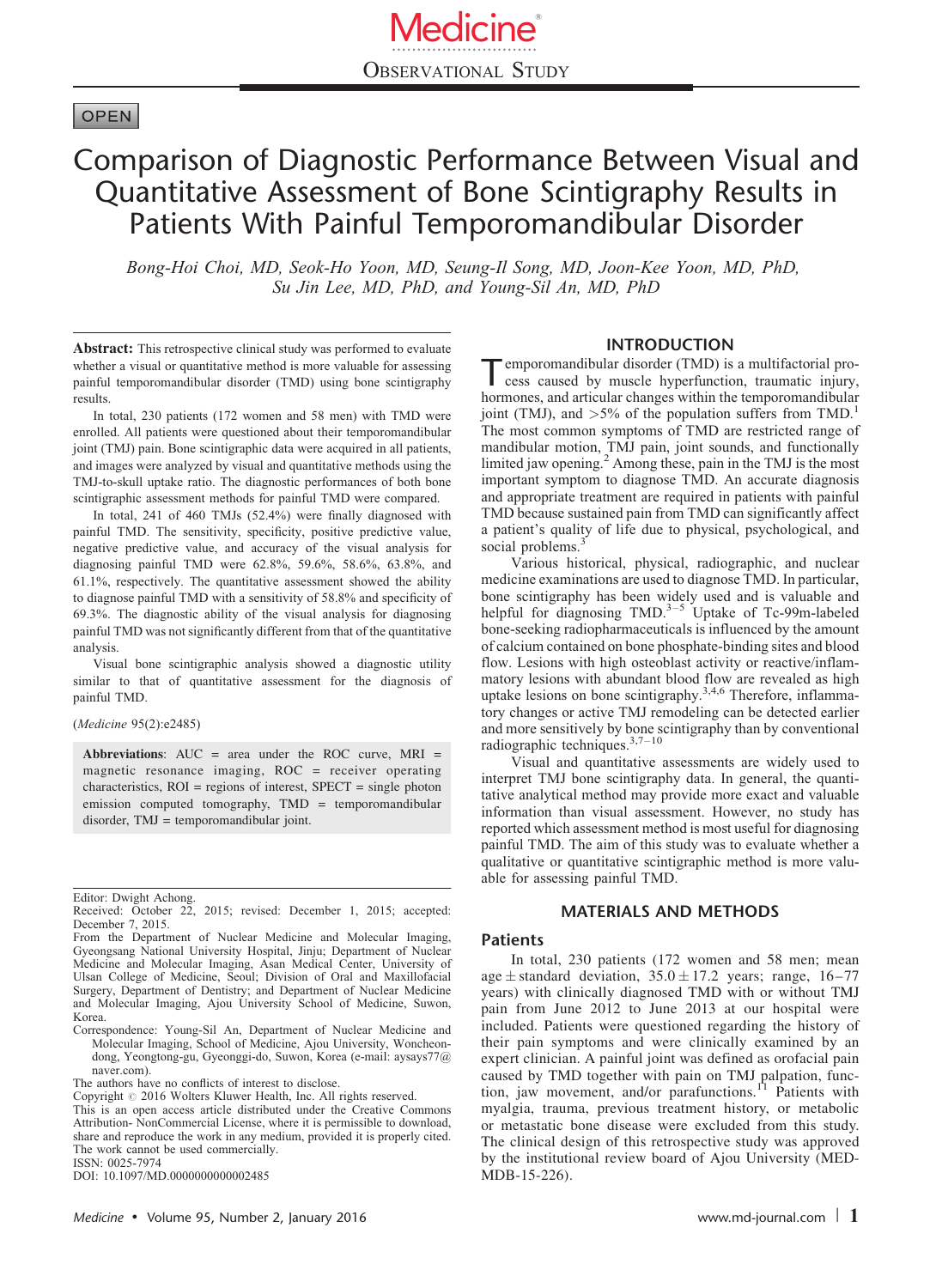## Bone Scintigraphy

Patients were injected with 740 MBq of Tc-99m dicarboxypropane diphosphonate, and static bone scan images of the TMJ (anterior, right lateral, and left lateral views) were acquired after 4 h using a dual-head gamma camera (GE Healthcare, Waukesha, WI) equipped with a low-energy, high-resolution collimator. Images were analyzed on a Xeleris Workstation (GE Healthcare).

### Image Analysis

Bone scintigraphy data were assessed visually by consensus of 2 experienced nuclear medicine physicians who were blinded to other clinical information. The TMJ uptake level was considered abnormal when uptake higher than that of the parietal bone was detected on lateral views. The image of anterior view was not used for analyzing, because of superimposing effect on the adjacent structures in the TMJ area.

The TMJ uptake ratio was assessed quantitatively. Circular regions of interest (ROIs) were drawn manually on the right and left lateral TMJ views. Additionally, a circular ROI was drawn on a uniform reference region in the parietal skull area (Figure 1). The uptake ratio was calculated by dividing the TMJ ROI counts by those of the reference ROI, as described previously.[12](#page-3-0)

#### Statistical Analysis

Student's  $t$  test and the chi-square test were used to examine the association between pain symptoms and scintigraphic findings. The diagnostic performance of bone scintigraphy for diagnosing painful TMJ in the visual analysis was assessed by calculating the sensitivity, specificity, positive predictive value, negative predictive value, and accuracy. The diagnostic efficacy of the quantitative bone scintigraphic values (TMJ uptake ratio) was assessed using a receiver operating characteristics (ROC) curve analysis. The area under the ROC curve (AUC) was compared with 0.5, and the best cut-off value was determined as that with the highest Youden index. Agreement between the visual and quantitative analytic findings in each TMJ was evaluated using McNemar's test. The ROC curves were compared to evaluate differences in the diagnostic utility of the visual and quantitative analyses. MedCalc ver. 10.4.8 software (MedCalc Software, Mariakerke, Belgium) was used for all statistical analyses. All  $P$  values of  $\leq 0.05$  were considered significant.

#### RESULTS

In total, 241 TMJs (241/460, 52.4%) were diagnosed as painful TMJs associated with TMD. The other TMJs without pain were classified as the nonpainful TMJ group (219/460, 47.6%). Regarding patients, 200 (200/230, 87.0%) demonstrated unilateral  $(n = 159)$  or bilateral  $(n = 41)$  TMJ pain. The mean duration of TMJ pain was 4.4 months. Thirty patients (30/230, 13.0%) did not have pain in TMJs.

#### Diagnostic Performance of the Visual Analysis

About 49% of TMJs (224/460) showed visually abnormal uptake on bone scintigraphy. The remaining 236 TMJs had normal bone scintigraphic findings (236/460, 51.3%). Significant differences were detected in the visual TMJ results between the painful and nonpainful groups  $(P < 0.001)$  [\(Table 1\)](#page-2-0). The sensitivity, specificity, positive predictive value, negative predictive value, and accuracy of the visual analysis for diagnosing



FIGURE 1. Regions of interest (ROIs) used for quantitative analyses. ROI 1 was positioned over the temporomandibular joint in each lateral view. ROI 2 was located over the parietal bone region and was used as a reference for correction.  $ROI = regions$  of interest.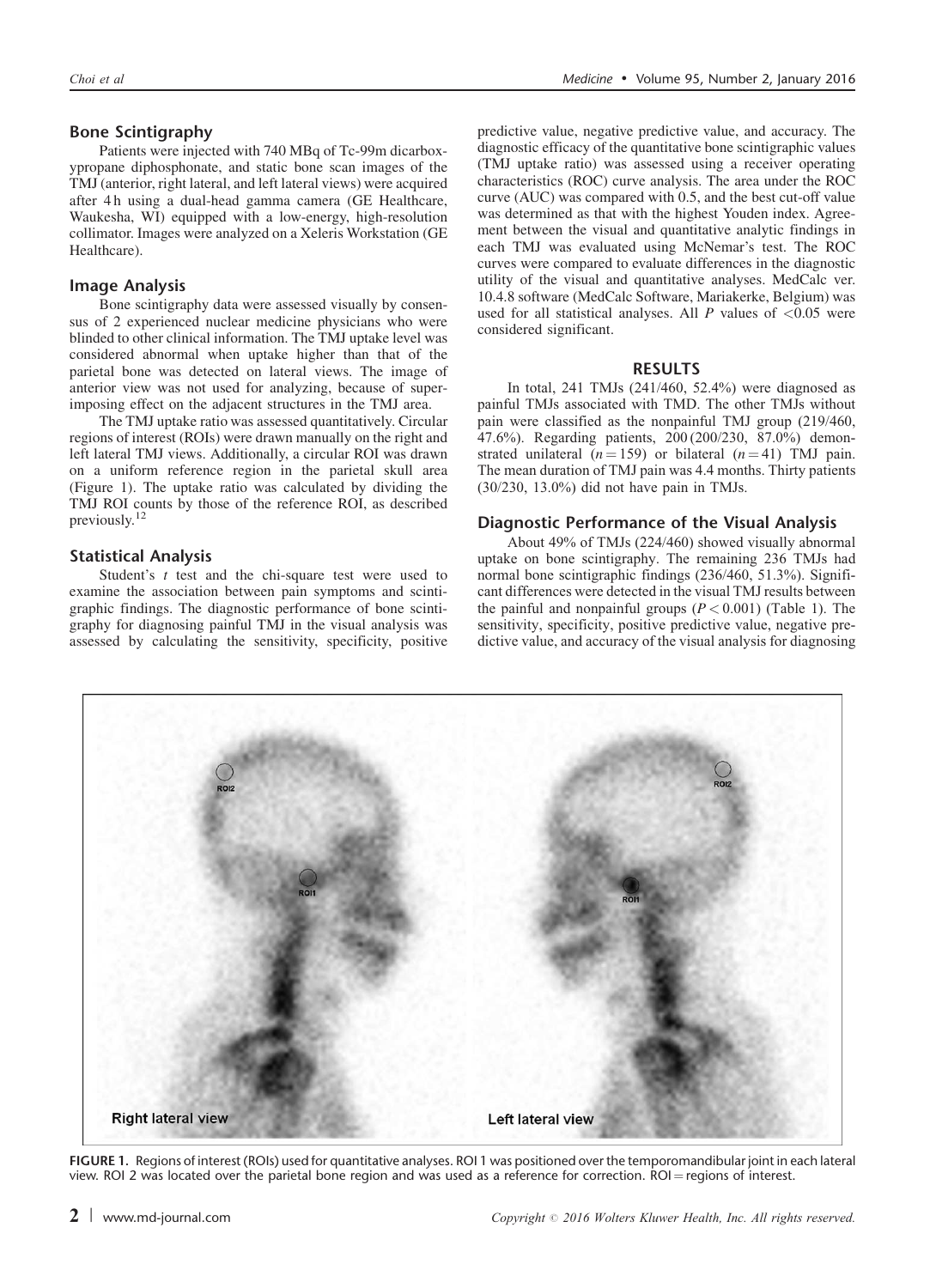<span id="page-2-0"></span>

| All TMJs $(n=460)$    |                              |               | Painful TMJs<br>$(n=241)$ | Nonpainful TM.Js<br>$(n=219)$ | P Value     |
|-----------------------|------------------------------|---------------|---------------------------|-------------------------------|-------------|
| Visual analysis       | Normal/abnormal              | 236/224       | 98/143                    | 138/81                        | ${<}0.001*$ |
| Quantitative analysis | Uptake ratio (mean $\pm$ SD) | $1.78 + 0.49$ | $1.86 \pm 0.51$           | $1.69 + 0.44$                 | ${<}0.001$  |

painful TMJs were 62.8%, 59.6%, 58.6%, 63.8%, and 61.1%, respectively.

#### Diagnostic Value of the Quantitative Analysis

The TMJ uptake ratio was significantly higher in the painful TMJ group than in the nonpainful TMJ group  $(1.86 \pm 0.51 \text{ vs } 1.69 \pm$  $1.69 \pm 0.44$ , respectively;  $P < 0.001$ ) (Table 1). The ROC curve analysis results showed that the uptake ratio had a significant ability to help diagnose painful TMJs with an AUC of 0.594 ( $P = 0.004$ ). The sensitivity was 58.8% and specificity was 69.3% for diagnosing painful TMJs when an uptake ratio of 1.86 was used as the cutoff value for abnormal uptake.

#### Agreement Between the Visual and Quantitative Analyses

McNemar's test results revealed that the quantitative analysis findings using the cutoff value were significantly different from the visual findings  $(P < 0.001)$  (Table 2).

#### Comparison of Diagnostic Utility Between the Visual and Quantitative Analyses

[Figure 2](#page-3-0) shows the comparisons of the diagnostic abilities of the visual and quantitative TMJ analyses using bone scintigraphic data. The AUC values for the visual analysis were not different from quantitative analysis  $(0.612 \pm 0.023$  vs  $0.594 \pm 0.026$ , respectively;  $P = 0.562$ ).

#### DISCUSSION

TMD is a generic term describing any clinical problem in the TMJ associated with orofacial pain and/or mandibular dysfunction.<sup>[13,14](#page-3-0)</sup> Deterioration of articular cartilage, bone remodeling, and inflammatory changes in the TMJ occur in patients with TMD.<sup>15–17</sup> Although clinical symptoms and signs are mainly used to diagnose TMD, a number of imaging techniques, such as skeletal radiography, computed tomography, magnetic resonance imaging (MRI), and bone scintigraphy, provide valuable information for a TMD diagnosis in clinical practice.<sup>4,10,18-20</sup>

A bone scan can detect alterations in bone metabolic activity before structural or anatomical bony alterations occur; thus, it can be used to detect TMD early and has high sensitivity for detecting TMD[.4,19,20](#page-3-0) Conventional radiographic images mainly reflect structural changes in the TMJs of patients with TMD[.4,21,22](#page-3-0) However, radiography is limited for evaluating TMD because the structural changes shown on traditional radiographic images may not be correlated with TMJ pain, as developmental or previous structural changes are no longer active.[6](#page-3-0) Plain radiography can detect destruction of bone mineral content in at least 30% to 50% of bone lesions. In contrast, nuclear medical imaging with bone scintigraphy can reveal positive results after only a 10% alteration in bone metabolic activity, even if structural changes cannot be detected on conventional radiography. Therefore, bone scintigraphy has been effectively used for early detection of TMD. $4,18-20$ 

Bone scintigraphy is usually interpreted subjectively by visual assessment, but it is observer-dependent and has limited capacity to discriminate between borderline results. Some studies have suggested that quantitative methods provide useful information for evaluating TMD.<sup>[4,10](#page-3-0)</sup> However, this is the first study to compare the diagnostic utility between visual and quantitative methods. Thus, we determined whether qualitative or quantitative bone scintigraphy is more valuable to assess painful TMD.

Clinical symptoms of subjective or palpatory pain in TMJs are a determining factor for diagnosing TMD.<sup>15</sup> We evaluated the association between a diagnosis based on clinical pain in TMJs and bone scintigraphic results. About 60% of painful TMJs (143/241) showed abnormally high uptake after visually analyzing the bone scintigraphic results, whereas only 37% of TMJs (81/219) revealed hot uptake lesions visually in patients with nonpainful TMJs. The painful TMD group also showed a significantly higher uptake ratio than did the nonpainful group. These findings suggest that both visual and quantitative assessments of bone scintigraphic results are significantly associated with painful symptoms in patients with TMD. The high correlation between clinically painful symptoms and image changes has been reported previously using MRI.<sup>[11](#page-3-0)</sup>

We found that visually assessing the bone scintigraphic results had a sensitivity of 62.8% and specificity of 59.6% for

TABLE 2. Agreement Between Visual and Quantitative Analyses for the Presence of an Abnormality Detected by Bone Scintigraphy

| <b>Visual Analysis</b> |     | <b>Quantitative Analysis Using a Cutoff Value</b> | McNemar's Test (P Value) |  |
|------------------------|-----|---------------------------------------------------|--------------------------|--|
| Normal                 | 236 | 282                                               | ${<}0.001$               |  |
| Abnormal               | 224 | '78                                               |                          |  |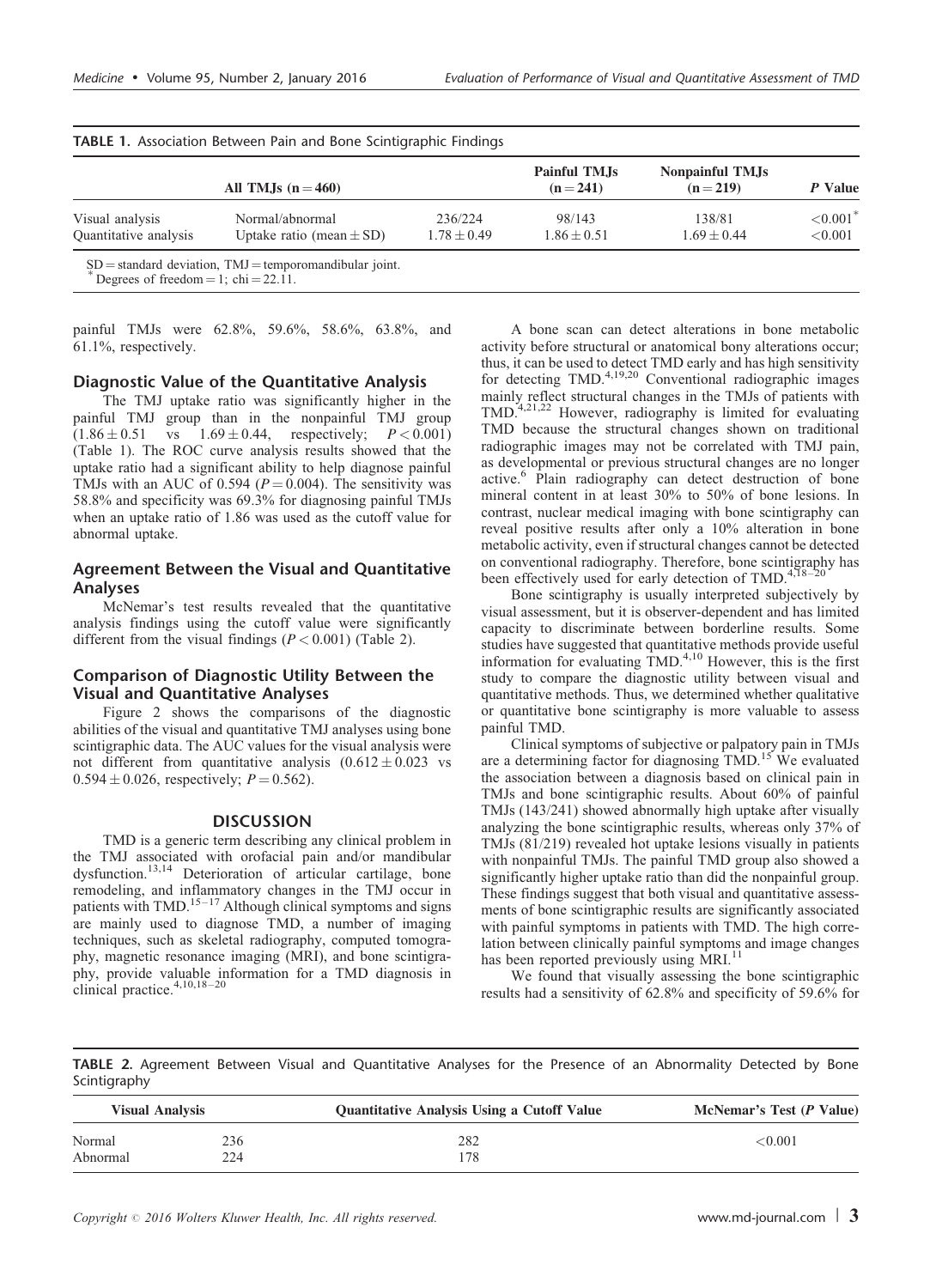<span id="page-3-0"></span>

Visual analysi<br>Quantitative a

FIGURE 2. Receiver operating characteristic curves used for bone scintigraphy analyses of patients with painful temporomandibular joints. The diagnostic ability was not significantly different between the analytic methods ( $P = 0.562$ ).

100-Specificity

diagnosing TMD with pain. According to the quantitative results, the sensitivity was 58.8% and specificity was 69.3% for diagnosing painful TMD when the uptake ratio was  $>1.86$ . Kim et al<sup>4</sup> reported that the sensitivity of bone scintigraphy was 72.2% and specificity was 57.7% for diagnosing TMJ osteoarthritis. Notably, our results using a quantitative assessment showed relatively lower sensitivity and higher specificity than the results of that previous study. It was difficult to directly compare our results with those of Kim et  $al<sup>4</sup>$  because of differences in study design and patient characteristics. We had a larger number of patients  $(n = 230)$  than Kim et al  $(n = 22)$ . One possible explanation for low sensitivity of bone scitigraphy in our study might be that current study enrolled patients with very early phase of painful TMD. Indeed, duration of TMJ pain in patients without abnormality in bone scintigraphy (false-negative) showed significantly shorter than that in true-positive patients with abnormal uptake in bone scintigraphy  $(1.3 \pm 0.2 \text{ months} \text{ vs } 5.2 \pm 2.1 \text{ months}, \text{ respectively};$  $P < 0.001$ ). Even if the bone scintigraphy was a well-known sensitive tool for detection of TMJ lesions, painful symptom could be developed earlier than appearing abnormality on bone scitingraphy. A weakness of using bone scintigraphy to evaluate TMJs is the relatively low specificity because growth, healing bone, infection, arthritic changes, or bone tumors may be positive on bone scintigraphic images.<sup>6</sup> Although our results showed lower sensitivity than did the previous study, we cautiously suggest that our relatively higher specificity from the quantitative assessment may compensate for the weakness of bone scintigraphy.

We initially hypothesized that the quantitative method would be more valuable than a visual analysis to evaluate painful TMD, but the results were not consistent with this hypothesis. Indeed, we showed that the quantitative method did not provide more information than visually interpreting the bone scintigraphic results in terms of diagnosing painful TMD. Although the mechanism is unclear, bone scintigraphic results should be visually evaluated carefully, and not only in terms of quantitative values.

Another unexpected finding was the lack of agreement between the visual and quantitative analysis results. We identified significant differences between the 2 methods. Thus, the visual findings did not always agree with the quantitative values, which should be considered when interpreting bone scintigraphic results.

The limitations of this study include the lack of a normal control group to compare with the patients with TMD. Thus, we did not obtain normal quantitative TMJ uptake ratio values and only obtained a cutoff uptake ratio for patients with TMD. Further studies including normal volunteers may be necessary to formulate more accurate conclusions. Another limitation is that single photon emission computed tomography (SPECT) data of TMJ could not be acquired in our patients. Indeed, previous studies reported the superiority of bone SPECT for detecting TMD than planar image.<sup>10,19,23,24</sup> An additional comparison study between visual and quantitative analyses including both SPECT and planar data will provide more precise results.

In conclusion, visual analysis of bone scintigraphy results showed diagnostic utility similar to that of quantitative assessment for diagnosing painful TMD. Qualitative and quantitative assessments of the bone scintigraphic results were complementary in patients with painful TMD.

#### **REFERENCES**

- 1. Liu F, Steinkeler A. Epidemiology, diagnosis, and treatment of temporomandibular disorders. Dent Clin North Am. 2013;57:465–479.
- 2. Wadhwa S, Kapila S. TMJ disorders: future innovations in diagnostics and therapeutics. J Dent Educ. 2008;72:930–947.
- 3. Goldstein HA, Bloom CY. Detection of degenerative disease of the temporomandibular joint by bone scintigraphy: concise communication. J Nucl Med. 1980;21:928–930.
- 4. Kim JH, Kim YK, Kim SG, et al. Effectiveness of bone scans in the diagnosis of osteoarthritis of the temporomandibular joint. Dentomaxillofac Radiol. 2012;41:224–229.
- 5. Kim IJ, Kang YH, Son SM, et al. Clinical utility of bone scan in the diagnosis of temporomandibular disorders. J Korean Radiol Soc. 1995;29:511–517.
- 6. Epstein JB, Rea A, Chahal O. The use of bone scintigraphy in temporomandibular joint disorders. Oral Dis. 2002;8:47–53.
- 7. Pocock DG, Agnew JE, Wood EJ, et al. Radionuclide imaging of the neck in rheumatoid arthritis. Rheumatol Rehabil. 1982;21: 131–138.
- 8. Ames JR, Dolwick MF, Weiland FL, et al. Radionuclide bone imaging in the differential diagnosis of head and neck lesions. A preliminary report. Oral Surg Oral Med Oral Pathol. 1979;48:272–275.
- 9. Engelke W, Ruttimann UE, Tsuchimochi M, et al. An experimental study of new diagnostic methods for the examination of osseous lesions in the temporomandibular joint. Oral Surg Oral Med Oral Pathol. 1992;73:348–359.
- 10. Ahn BC, Kim HJ, Lee SW, et al. New quantitative method for bone tracer uptake of temporomandibular joint using Tc-99m MDP skull SPECT. Ann Nucl Med. 2009;23:651–656.
- 11. Jung YW, Park SH, On SW, et al. Correlation between clinical symptoms and magnetic resonance imaging findings in patients with temporomandibular joint internal derangement. J Korean Assoc Oral Maxillofac Surg. 2015;41:125–132.
- 12. Lee SM, Lee WW, Yun PY, et al. Prediction of splint therapy efficacy using bone scan in patients with unilateral temporomandibular disorder. Nucl Med Mol Imaging. 2009;43:143–149.
- 13. McNeill C, Mohl ND, Rugh JD, et al. Temporomandibular disorders: diagnosis, management, education, and research. J Am Dent Assoc. 1990;120:253, 255, 257 passim.